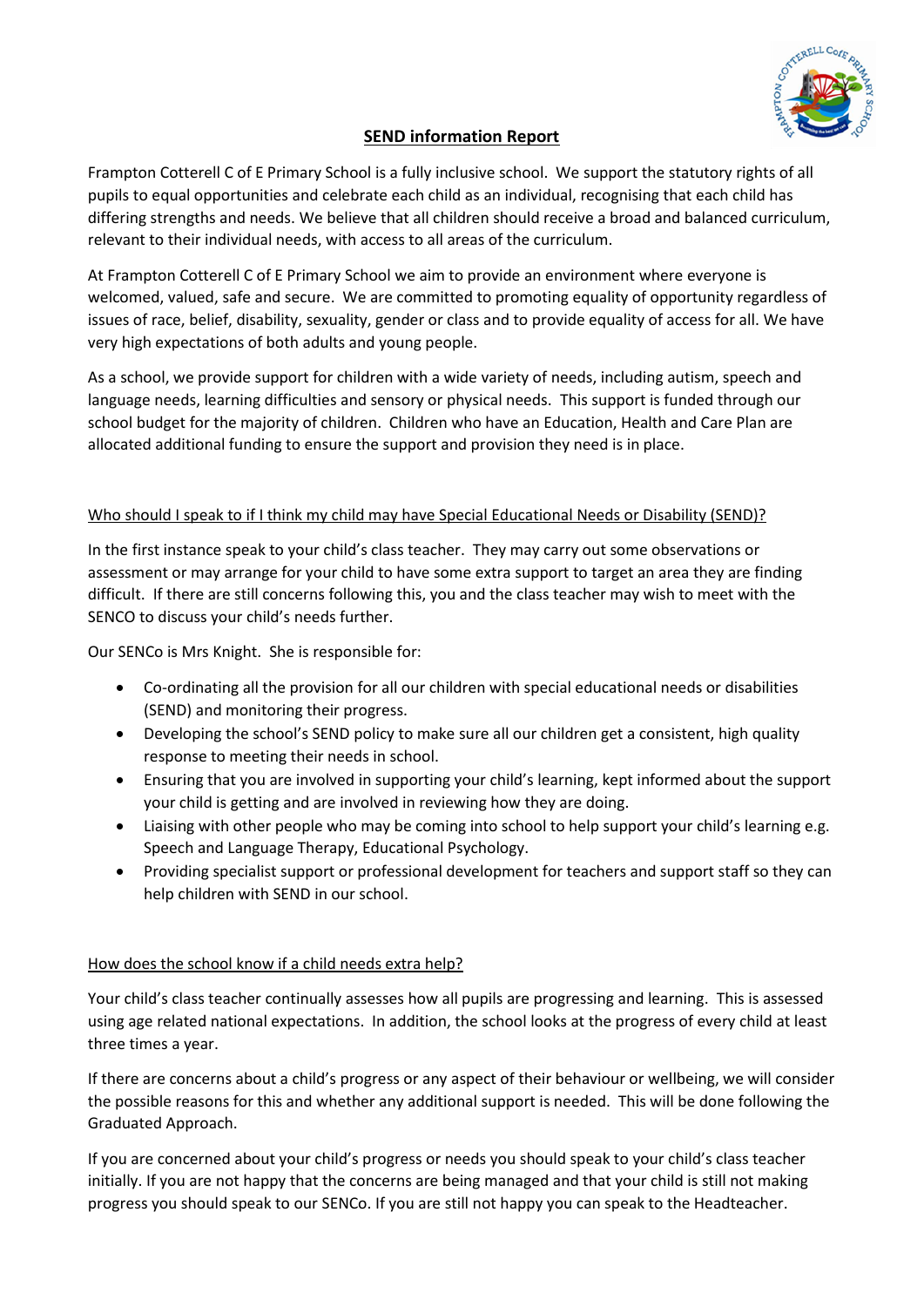## How will the curriculum be matched to my child's needs?

Class teachers plan lessons according to the specific needs of all groups of children in their class, and will ensure that your child's needs are met. Specially trained support staff can adapt the teachers planning to support the needs of your child where necessary. Specific resources and strategies will be used to support your child individually and in groups. Planning and teaching will be adapted on a daily basis if needed to meet your child's learning needs.

# How are the teachers at Frampton Cotterell C of E Primary School helped to work with children with an SEND and what training do they have?

All teachers are teachers of children with SEND. They are able to differentiate work to suit the needs and abilities of all children in the class. Where a child has specific needs the class teacher can seek advice from the SENCo as to how best to meet the child's needs.

Staff receive regular training on SEND through staff meetings and in service days. Where there is a particular need, additional training will be provided. This may include input from external agencies such as the SEND Cluster and Inclusion Service and include training on ASD, Dyslexia, Attachment and speech and language difficulties.

# What are the different types of support available for children with SEND in Frampton Cotterell C of E Primary School?

The best approach to ensuring children's progress is excellent targeted classroom teaching also known as quality first teaching.

For your child this would mean:

- That the teacher has the highest possible expectations for your child and all pupils in their class.
- That all teaching is based on building on what your child already knows, can do and can understand.
- Different ways of teaching are in place so that your child is fully involved in learning in class. This may involve things like using more practical learning.
- Specific strategies (which may be suggested by the Inclusion Leader or outside staff) are in place to support your child to learn.
- Your child's teacher will have carefully checked on your child's progress and will have decided that your child has gap in their understanding/learning and needs some extra support to help them make the best possible progress.

Some children will require specific intervention work to help them make progress. These are usually done with in smaller groups of children. They can include intervention for academic, social, emotional or behavioural needs. They will be run in or outside the classroom, by either a teacher or teaching assistant, who has received training.

## **SEN Support**

Children who have been identified as requiring additional support will be placed on the school's SEN Register. This is always done in consultation with parents.

These children require support that is in addition to or different from the teaching that is usually delivered in class. This might include: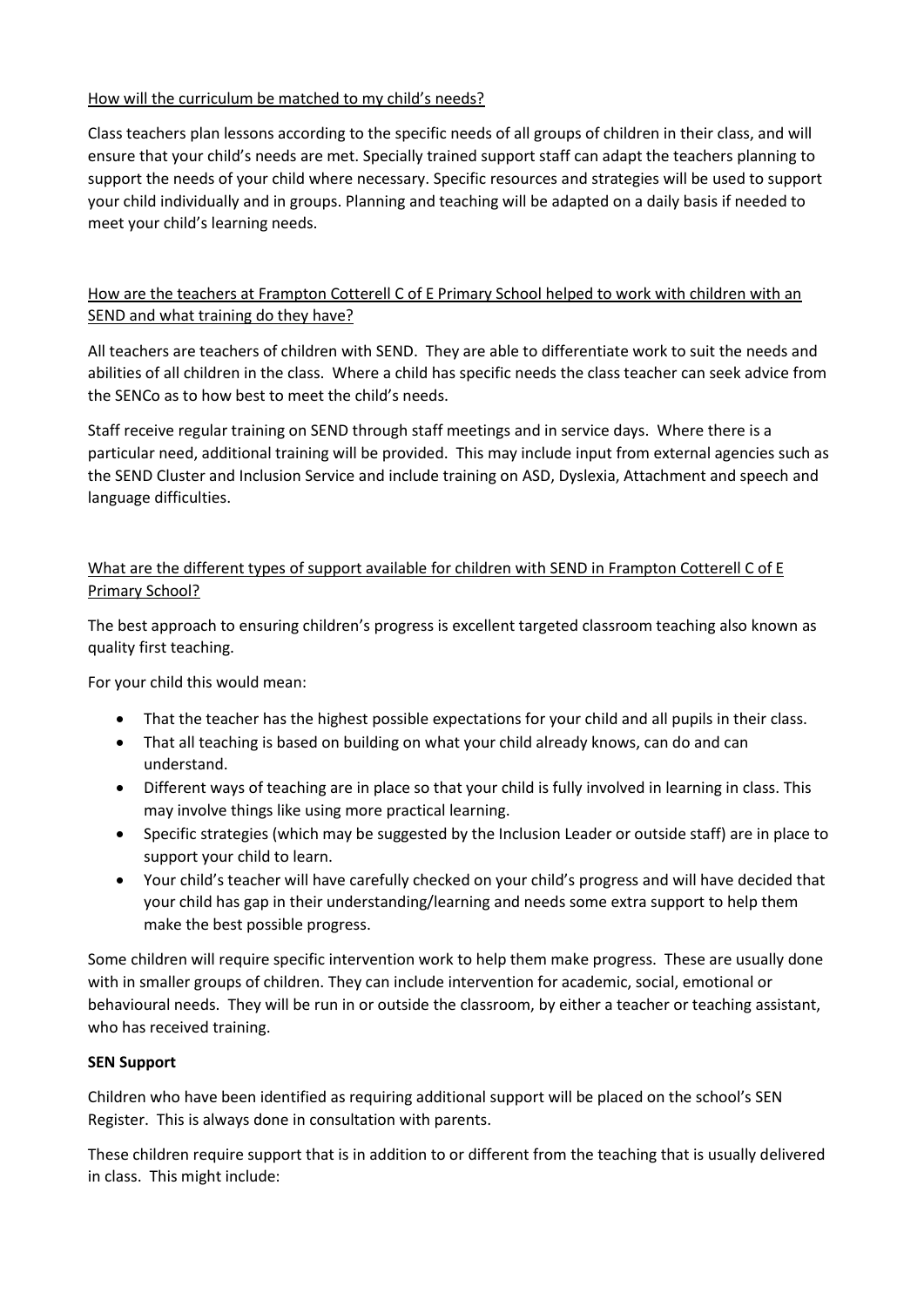- Additional resources such as wobble cushions, writing slopes, ear defenders
- A different approach to teaching such as practical activities, different ways of recording their learning or learning breaks
- Interventions to help them develop particular skills
- Using ICT

## **Education Health and Care Plans**

For some children the additional support provided at SEN Support will not be sufficient to help them make progress. They may need more adult support than is typically available in class which is usually provide through an Education Health and Care Plan (EHCP). This type of support is available for children whose learning needs are severe, complex and lifelong and cannot be met through quality first teaching or intervention over time.

The school (or you) can request that the Local Authority carry out a statutory assessment of your child's needs. This is a legal process which assesses your child's needs and sets out the amount of support that your child will need to help them progress. The Local Authority will decide whether they think your child's needs seem complex enough to need a statutory assessment. If this is the case they will ask you and all professionals involved with your child to write a report outlining your child's needs. If they do not think your child needs this, they will ask the school to continue with the support at SEN Support. Once all the reports have all been sent in, the Local Authority will decide if your child needs an EHC Plan. This will outline the number of hours of individual/small group support your child will receive from the LA and how the support should be used and what strategies must be put in. The additional adult may be used to support your child with whole class learning, run individual programmes or run small groups including your child.

## Which interventions are used at Frampton Cotterell C of E Primary School?

The school has a wide range of interventions available. These do not always run but are put in place when children need them. The following are examples of the types of interventions we have available.

Communication & Language – Talk Boost, Time to Talk, Think Social, Language for Thinking, Colourful Semantics, Lego Therapy

Cognition & Learning – Booster groups for phonics, writing and maths, Switch On reading, Toe by Toe, Plus One, Power of 2, Memory skills, Attention Training

Social, Emotional & Mental Health – Friends Resilience, Zones of Regulation, Friendship groups, Nurture activities, support from Learning Mentor

Sensory & Physical – Smart Moves, Sensory strategies, fine motor activities, handwriting (Write from the Start), Sports Coach

## What opportunities will there be for me to discuss my child's progress?

We offer an open door policy where you are welcome to make an appointment to meet with either your child's class teacher or the SENCo to discuss how your child is getting on.

If your child is on the SEN Register, you will have regular opportunities to meet with your child's teacher to discuss their progress as part of our Graduated Approach, which ensures that the needs of all children with SEND are met. The Graduated Approach is a cycle of assess, plan, do, and review as follows: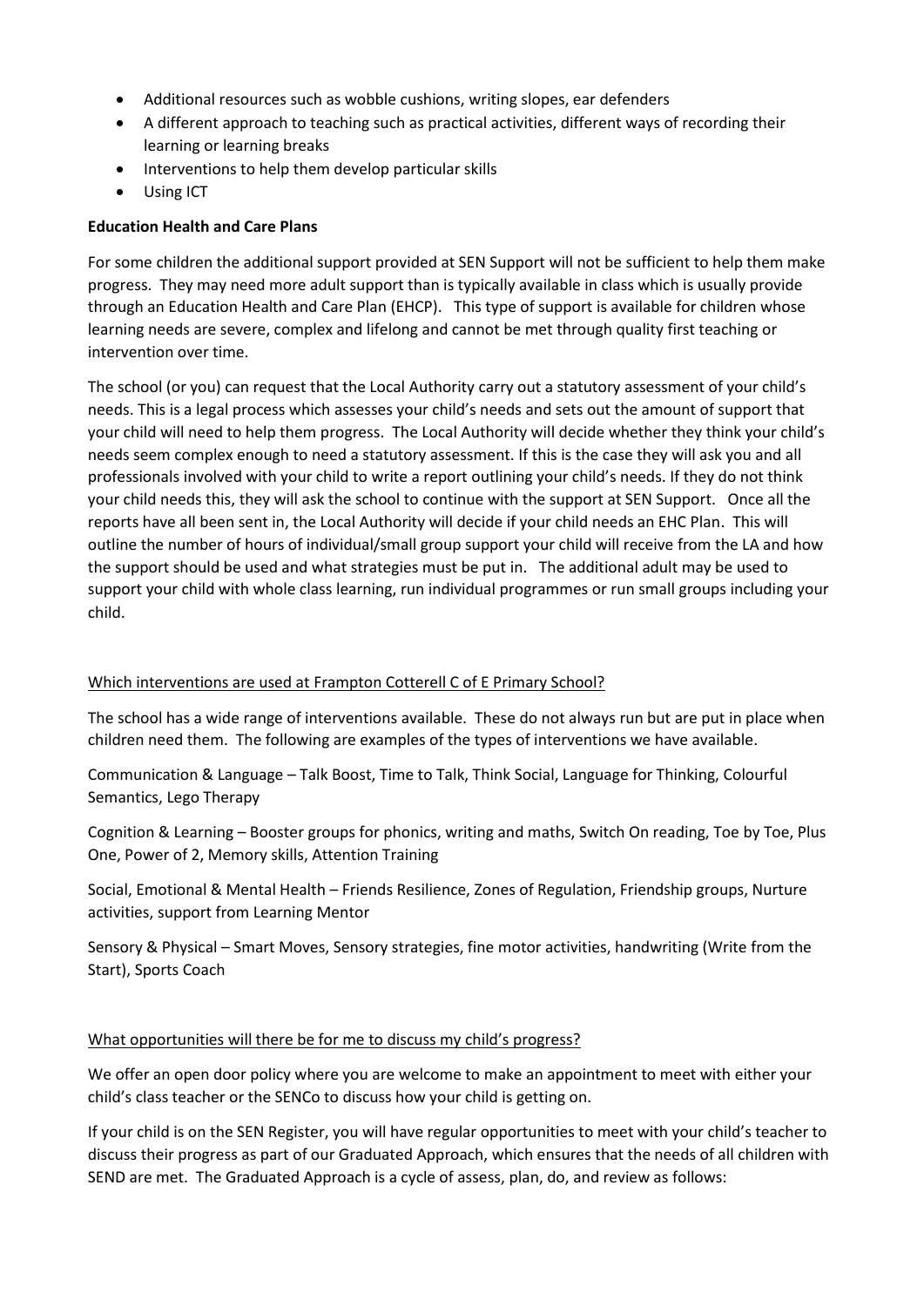#### **Assess**

Once concerns have been raised, the class teacher will consider whether there are any factors that might be hindering your child's progress or learning and whether any further assessment is required. This will be done with the SENCO, Mrs Knight. The class teacher and/or SENCO may observe the child in class or carry out some assessments to identify specific areas of concern. The outcomes of any observations or assessments will be shared with parents.

#### **Plan**

The results of any observations and assessments will be used to plan what needs to be done to support a child further. The aim is to remove any barriers to learning that have been identified. Parents and children are an important part of this process and will be asked for their views when the plan is formulated. This is recorded on an SEN Support Plan or SEN Support Plan Plus.

The plan will normally include an action for the child and parents as well as actions for the school. It may include a programme of support or work with specific targets which the child can achieve. A range of other strategies may also be tried such trialling specialist equipment e.g. pen grips or seat wedges, visual aids or an individual work station. Referrals may be made to seek further advice from other specialist services.

If it is agreed that a child requires provision that is additional to or different from every day school provision, the child will be added to our Special Needs Register at SEN Support. This is always discussed with parents.

#### **Do**

The plan is put into place for an agreed period of time.

#### **Review**

After the agreed period of time the parents and class teacher will meet together to review progress. Where appropriate the child can also be involved in this discussion or their views can be sought before the meeting. The SENCo may also be invited to attend.

At the meeting the actions from the SEN Support Plan will be reviewed, focussing on the impact on the child and their progress. Other factors or concerns may also be discussed. The outcomes of these discussions will determine the next steps. These may be:

- To continue with the current plan
- To decide new actions or targets
- To agree that no further action is required.

The cycle will then continue as before. There will be a minimum of 4 meetings during a school year but, where necessary, these can be more frequent. These meetings are held as follows:

- Term 1 (October) this will be a review of the transition meeting from the end of the previous year to ensure the targets set remain appropriate.
- Term 3 (January) targets are reviewed and new ones set.
- Term 5 (April) targets are reviewed and new ones set.
- Term 6 (July) the current class teacher, new class teacher and parents meet to review targets and to prepare for transition. This ensures a thorough handover so that effective strategies and interventions are in place from the start of the new academic year.

If you have any concerns about your child's progress, you can speak to their class teacher at any time.